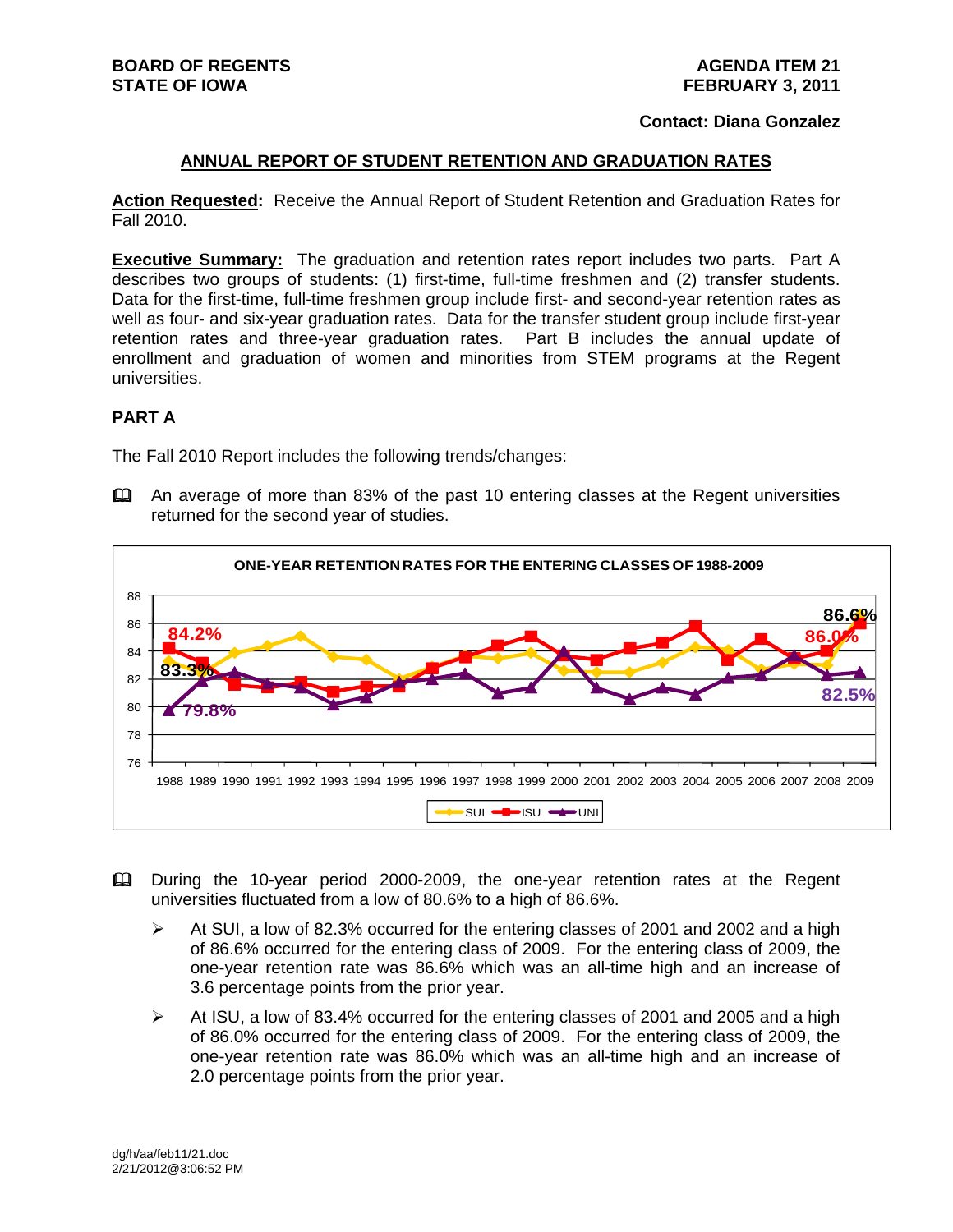- At UNI, a low of 80.6% occurred for the entering class of 2002 and a high of 84.0% occurred for the entering class of 2000. For the entering class of 2009, the one-year retention rate was 82.5% which was an increase of 0.2 percentage points from the prior year.
- One-year retention rates have consistently exceeded the national averages. The one-year retention rate for the entering classes of 2009 at the Regent universities was 85.6% compared to the national average of 78.6% for all public four-year colleges.<sup>1</sup> The national average for public four-year colleges with traditional selectivity was 74.0%.<sup>1</sup>
- An average of more than 66% of the past 10 entering classes at the Regent universities graduated within six years.



- During the 10-year period 1995-2004, the six-year graduation rates at the Regent universities fluctuated from a low of 63.7% to a high of 70.2%.
	- $\triangleright$  At SUI, a low of 64.4% occurred for the entering class of 1995 and a high of 69.6% occurred for the entering class of 2004. For the entering class of 2004, the six-year graduation rate was 69.6%, which is an all-time high and an increase of 0.5 percentage points from the prior year.
	- $\triangleright$  At ISU, a low of 63.7% occurred for the entering class of 1995 and a high of 70.2% occurred for the entering class of 2004. For the entering class of 2004, the six-year graduation rate was 70.2% which is an all-time high and an increase of 0.9 percentage points from the prior year.
	- $\triangleright$  At UNI, a low of 63.0% occurred for the entering class of 1995 and a high of 67.1% occurred for the entering class of 2000. For the entering class of 2004, the six-year graduation rate was 67.0% which is an increase of 0.5 percentage points from the prior year.

 $\overline{a}$ 

<sup>1</sup> Source: ACT 2010 Retention/Completion Summary Tables, public institutions offering bachelor's, master's, and doctoral programs.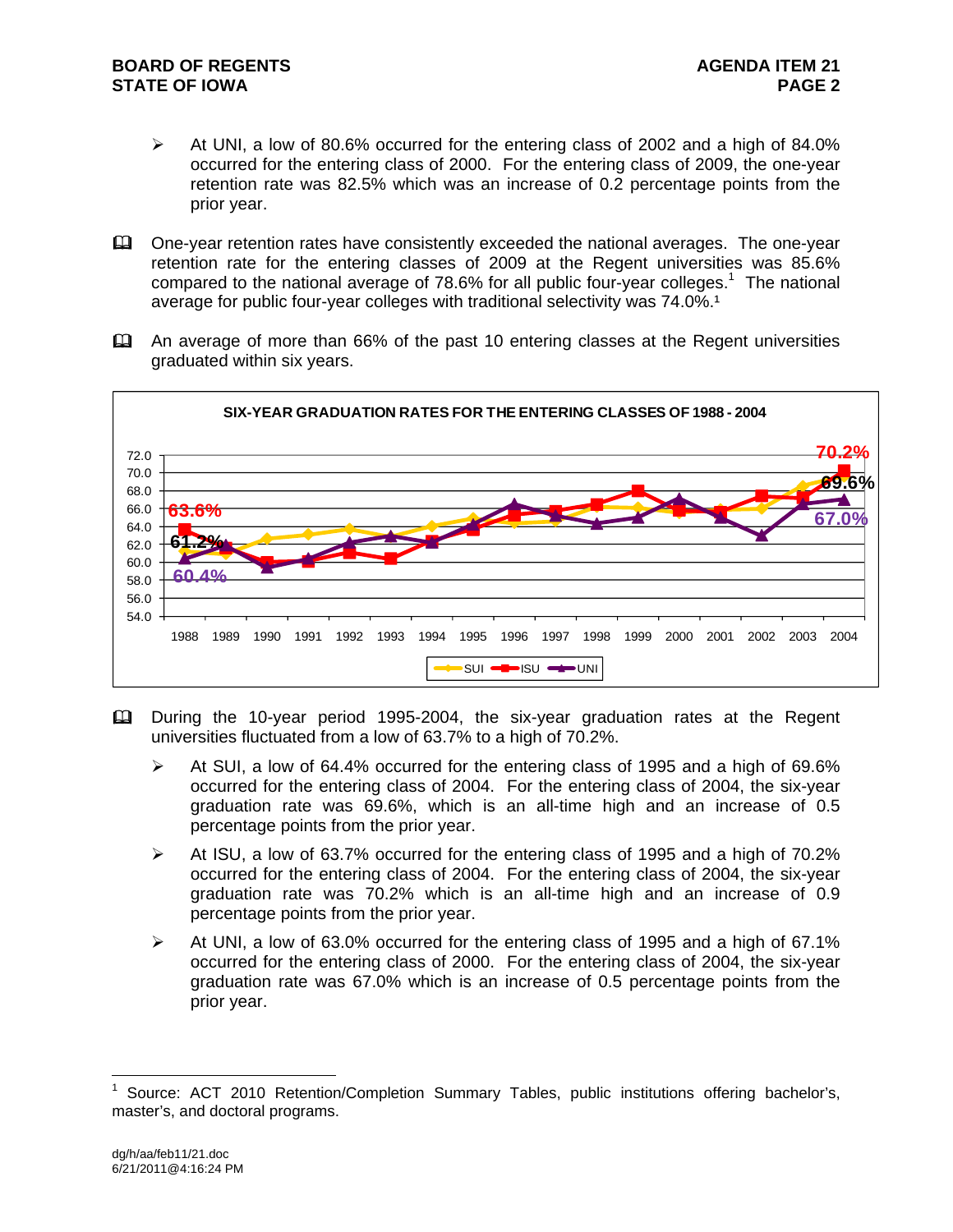- Six-year graduation rates have also consistently exceeded the national averages. The six-year graduation rate for the entering classes of 2004 at the Regent universities was 69.4% compared to the national average of 47.8% for all public four-year colleges.<sup>1</sup> The national average for public four-year colleges with traditional selectivity was 46.5%.<sup>1</sup>
- The average number of years to complete a degree by Regent university students who graduated within six years decreased from 4.62 years for the entering classes of 1994 to 4.49 years for the entering classes of 2004. However, there was a slight increase in the time to degree for the entering class of 2004 from the prior year; this is the first increase in the time to degree at the Regent universities during the last five years.

The time to degree is influenced by a number of factors, including major sought, parents' education, and grade point average. Approximately 42% of the entering classes of 2006 at the Regent universities graduated within four years compared to the national average of 25.9% for all public four-year colleges.<sup>1</sup> The national average for public four-year colleges with traditional selectively was  $21.2\%$ .<sup>1</sup>

- **Example 20** Retention and graduation rates for racial/ethnic minority students continue to be lower than for non-minority students.
	- $\triangleright$  For the entering classes of 2009, the average one-year retention rate for racial/ethnic minority students was 81.5% at the Regent universities compared to the average one-year retention rate for non-minority students of 86.1%.
	- $\triangleright$  For the entering class of 2004, the average six-year graduation rate for racial/ethnic minority students was 59.5% at the Regent universities compared to the average six-year graduation rate for non-minority students of 70.4%.

The Graduation and Retention Rates Report addresses the Board of Regents Strategic Plan priorities of "access, affordability, and student success" and "educational excellence and impact."

# **Background:**

- **Q.** Definition of Retention Rates. Retention is the rate at which members of an entering class return to that same institution in successive years until the completion of a degree. Research shows that the majority of students who withdraw, transfer, or otherwise leave an institution do so during the first two years of college.<sup>2</sup>
- Eu Retention Factors. Previous national and state studies, as well as the Regent universities' experience, have demonstrated that the following factors contribute significantly to the retention rate – (1) student input; (2) institutional environment; and (3) academic standards.<sup>3</sup>

<sup>&</sup>lt;u>nessen metal</u><br><sup>2</sup> Source: National Center for Education Statistics.

<sup>&</sup>lt;sup>3</sup> Source: ACT "What Works in Student Retention?"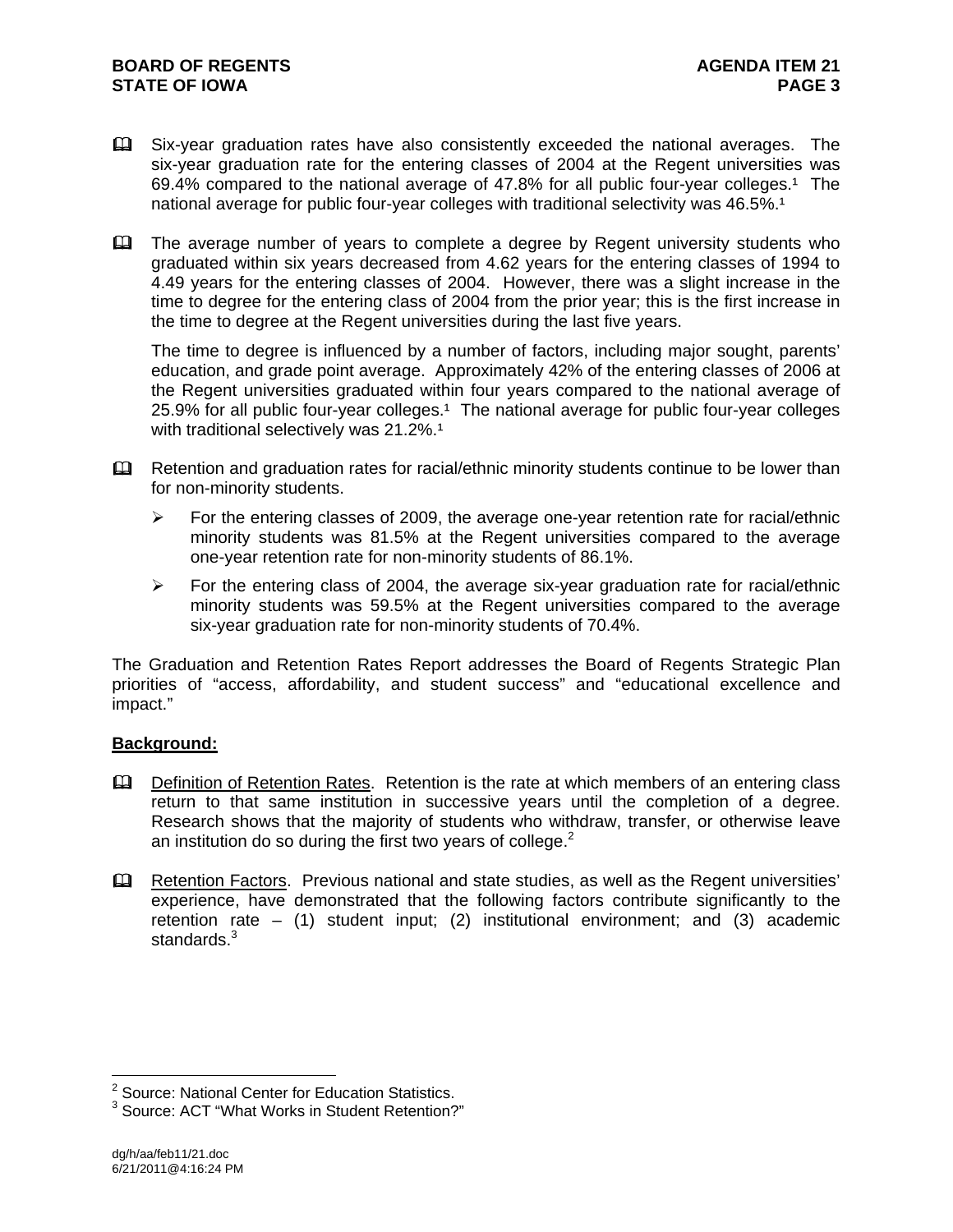**Example 3** Best Practices in Retention. Retention practices responsible for the greatest contribution to retention include first-year programs, academic advising, and learning support.<sup>2</sup> The Regent universities have established a variety of initiatives, programs, and services (such as tutoring labs, academic advising, career development services, and learning communities) to help students make a successful transition to the rigors of postsecondary learning and to the challenges of independence and adulthood. $4$ 

# **Highlights:**

- One-Year Retention Rates. During the past 10 years, the average one-year retention rate at SUI has been 83.4%; at ISU, it has been 84.3%; and at UNI, it has been 82.2%. The Fall 2010 one-year retention rate at SUI was 86.6%; at ISU, it was 86.0%; and at UNI, it was 82.5%. In Fall 2009, the one-year retention rate at SUI was 83.0%; at ISU, it was 84.0%; and at UNI, it was 82.3%.
- One-Year Retention Rates by High School Rank. There is a difference in retention rates when high school rank is considered. In Fall 2010, the average one-year retention rate for Regent university students who graduated from high school in the  $90<sup>th</sup>$ -99<sup>th</sup> percentile was 93.3% while the average one-year retention rate for students who graduated in the  $70^{th}$ -79<sup>th</sup> percentile was 84.9% and for those in the  $30^{th}$ -39<sup>th</sup> percentile it was 71.0%.
- **Ell** One-Year Retention Rates by ACT Score. There is also a difference in retention rates when ACT score is considered. In Fall 2010, the average one-year retention rate for the entering class of 2009 with an ACT score of 32-36 was 92.8% while the average one-year retention rate for students with an ACT score of 27-31 was 89.4% and for those with an ACT score of 19-21, it was 82.1%.
- Che-Year Retention Rates by First-Term GPA. There is clearly a difference in retention rates when first-term GPA is considered. In Fall 2010, the average one-year retention rate for the entering class of 2009 with a first-term GPA of 3.50-4.00 was 93.8% while the average one-year retention rate for students with a first-term GPA of 3.00-3.24 was 92.0%; for those with a first-term GPA of 2.50-2.74, it was 86.8%; and for those with a first-term GPA of 2.00-2.24, it was 85.5%.
- Six-Year Graduation Rates. During the past 10 years, the average six-year graduation rate at SUI has been 66.2%; at ISU, it has been 66.6%; and at UNI, it has been 65.4%. The Fall 2010 six-year graduation rate at SUI was 69.6%; at ISU, it was 70.2%; and at UNI, it was 67.0%. In Fall 2009, the six-year graduation rate at SUI was 69.1%; at ISU, it was 69.3%; and at UNI, it was 66.5%. Six-year graduation rates for the Regent universities and peer institutions are included in Attachment E (page 18).
- Six-Year Graduation Rates by First-Term GPA. There is clearly a difference in graduation rates when first-term GPA is considered. In Fall 2010, the average six-year graduation rate for the entering class of 2004 with a first-term GPA of 3.50-4.00 was 88.1% while the average six-year graduation rate for students with a first-term GPA of 3.00-3.24 was 79.0%; for those with a first-term GPA of 2.50-2.74, it was 72.7%; and for those with a first-term GPA of 2.00-2.24, it was 56.8%.

 4 The Attachments on pages 14-16 describe some of the retention initiatives implemented by the Regent universities.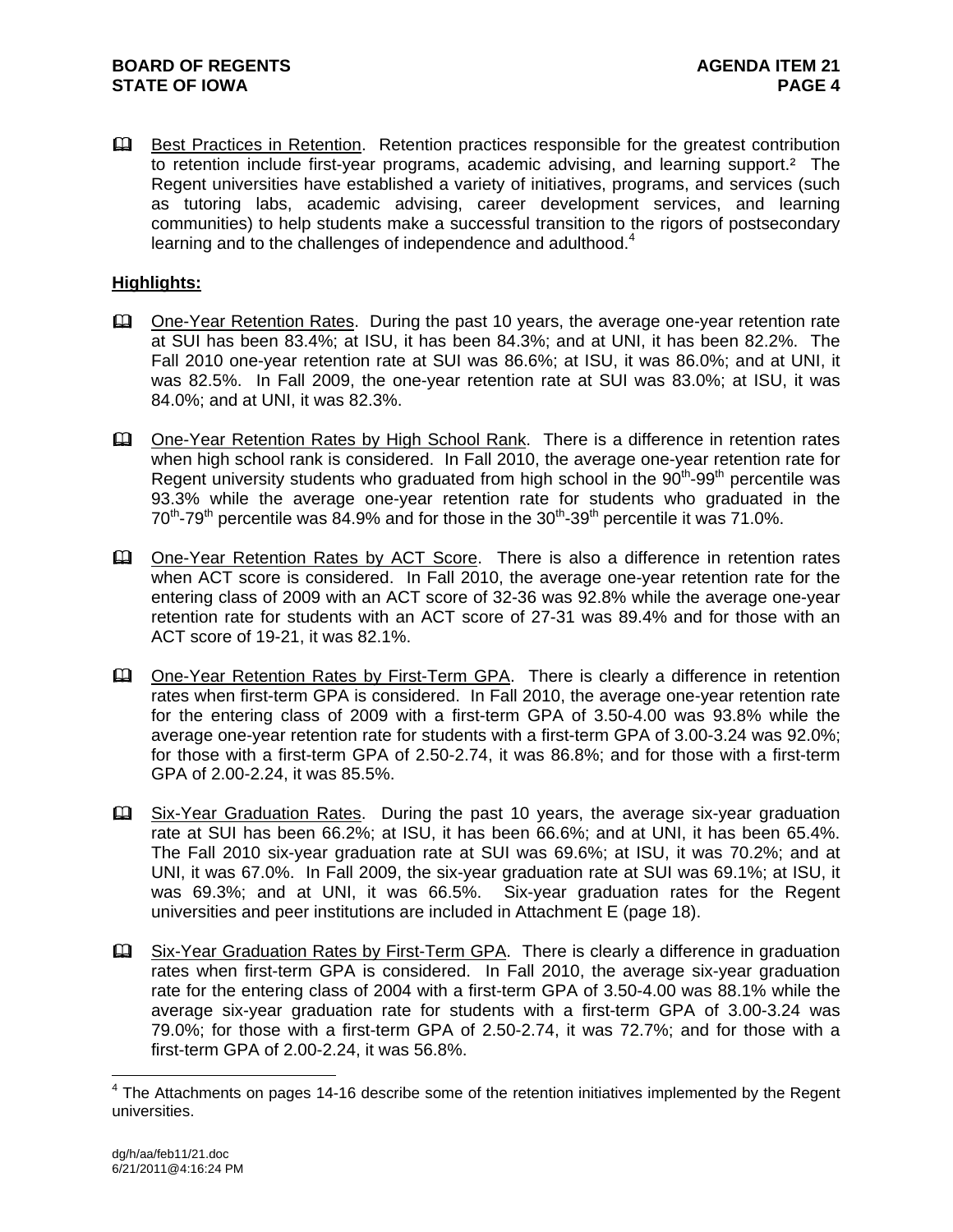- **Example 2** Average Time to Degree. The average number of years to complete an undergraduate degree by students in the entering classes of 2004 at the Regent universities who graduated within six years was 4.49 years. The time beyond four years typically reflects students' participation in additional activities, such as study abroad programs, internships, and double majors. It also reflects students' degree major changes.<sup>5</sup> The national average time to completion for first-time recipients of bachelor's degrees in 2005-06 was 4.70 years for students who graduated within six years.<sup>6</sup>
- Diversity. Ethnic and racial minority students generally have lower retention and graduation rates than non-minority students although significant variation can occur within individual racial and ethnic minority cohorts as a result of small cohort sizes. For the entering class of 2009, the average one-year retention rate for resident racial and ethnic minority students at the Regent universities was higher than for non-resident minority students. At ISU, resident minority students had higher one-year retention rates than non-resident minority students while at SUI and UNI resident minority students had lower one-year retention rates than non-resident minority students.

#### **ONE-YEAR RETENTION RATES BY RACE/ETHNICITY AND RESIDENCE ENTERING CLASS OF 2009**

|            | <b>Non-Minority</b> |              |       | <b>Minority</b> |              |       |  |
|------------|---------------------|--------------|-------|-----------------|--------------|-------|--|
|            | Resident            | Non-Resident | Total | Resident        | Non-Resident | Total |  |
| <b>SUI</b> | 85.4%               | 87.9%        | 86.5% | 86.0%           | 86.6%        | 86.4% |  |
| <b>ISU</b> | 87.7%               | 85.2%        | 86.9% | 82.7%           | 76.4%        | 79.8% |  |
| UNI        | 83.9%               | 73.6%        | 83.5% | 69.6%           | 76.9%        | 70.9% |  |
| Total      | 85.9%               | 86.4%        | 86.1% | 81.5%           | 81.5%        | 81.5% |  |

# $\triangleright$  University of Iowa.

- $\boxtimes$  The one-year retention rate for racial/ethnic minorities was essentially the same as the rate for non-minorities in the entering class of 2009. The one-year retention rates for Hispanic Americans, American Indians/Alaska Natives, and students who reported two or more races were higher than for non-minorities (+0.7 PP, +13.5 PP, and +3.1 PP, respectively). However, the one-year retention rates for Asian Americans, Blacks/African Americans and Native Hawaiians/Other Pacific Islanders were lower than for non-minorities (-1.8 PP, -1.3 PP, and -15.1 PP, respectively).
- $\triangleright$  Iowa State University.
	- $\boxtimes$  The one-year retention rate for racial/ethnic minorities was 7.1 PP lower than for non-minorities. The one-year retention rate for American Indians/Alaska Natives was 0.6 PP higher than for non-minorities. However, the one-year retention rates for Hispanic Americans, Asian Americans, Blacks/African Americans, Native Hawaiians/Other Pacific Islanders, and students who reported two or more races were lower than for non-minorities (-5.1 PP, -4.9 PP, -11.9 PP, -20.2 PP, and -8.1 PP, respectively).

 $\overline{a}$ 

<sup>&</sup>lt;sup>5</sup> According to the National Center for Education Statistics, more than 20% of college students change their degree major.<br><sup>6</sup> Seures: National S

Source: National Student Clearinghouse Research.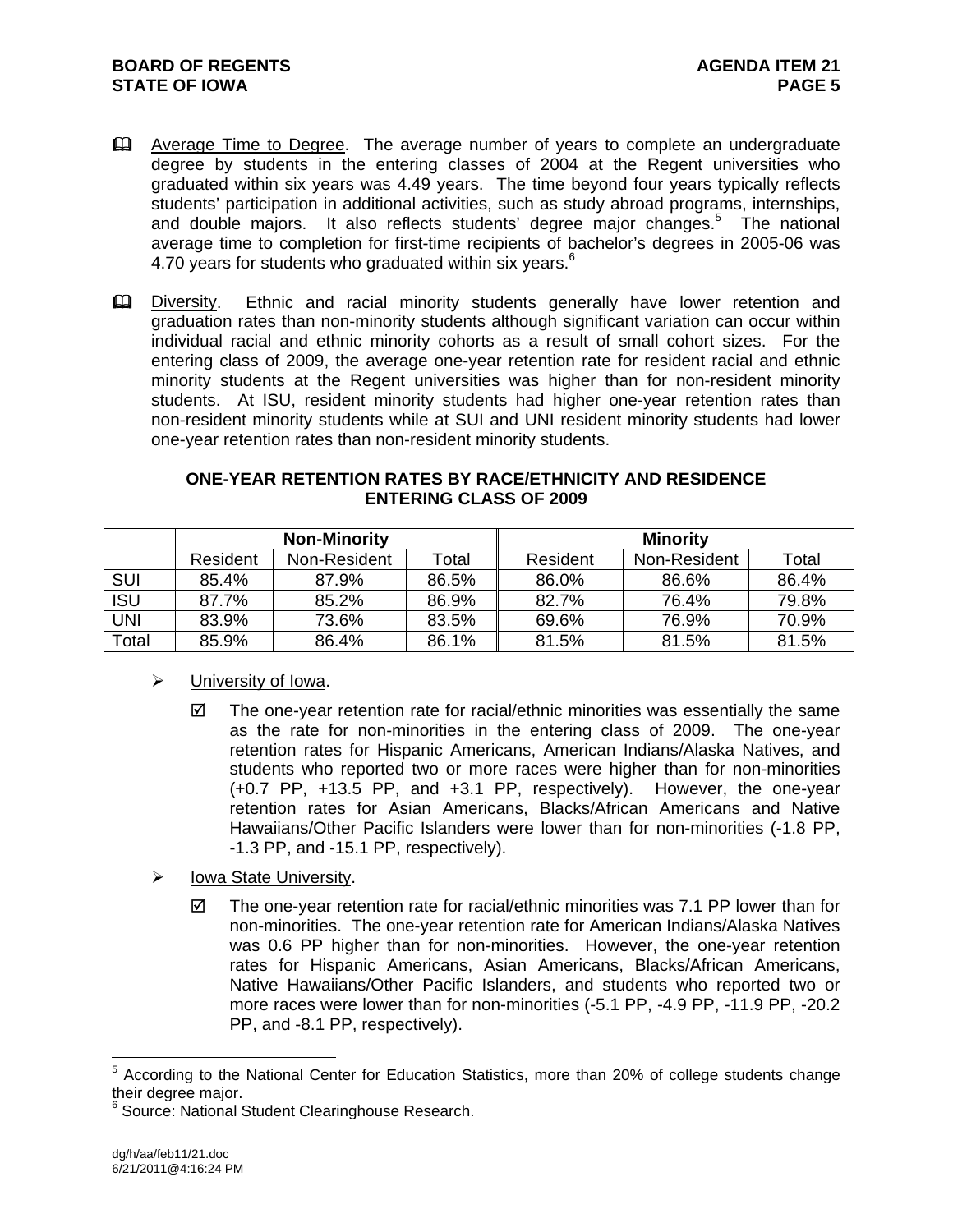- University of Northern Iowa.
	- $\boxtimes$  The one-year retention rate for racial/ethnic minorities was 12.6 PP lower than for non-minorities. The one-year retention rate for American Indians/Alaska Natives was higher than for non-minorities (+16.5 PP). However, the one-year retention rates for Hispanic Americans, Asian Americans, Blacks/African Americans, and students who reported two or more races were lower than for non-minorities (-6.0 PP, -5.7 PP, -17.4 PP, and -18.5 PP, respectively).

For the entering class of 2004, the six-year graduation rate for resident racial and ethnic minority students was higher than for non-resident racial and ethnic minority students. At ISU and UNI, resident minority students had higher six-year graduation rates than non-resident minority students while at SUI, resident minority students had lower six-year graduation rates than non-resident minority students.

#### **SIX-YEAR GRADUATION RATES BY RACE/ETHNICITY AND RESIDENCE ENTERING CLASS OF 2004**

|            | <b>Non-Minority</b> |              |       | Minority |              |       |  |
|------------|---------------------|--------------|-------|----------|--------------|-------|--|
|            | Resident            | Non-Resident | Total | Resident | Non-Resident | Total |  |
| <b>SUI</b> | 69.0%               | 72.9%        | 70.3% | 60.9%    | 64.2%        | 62.3% |  |
| <b>ISU</b> | 72.9%               | 67.1%        | 71.5% | 64.9%    | 54.5%        | 60.5% |  |
| UNI        | 69.0%               | 58.2%        | 68.5% | 46.7%    | 42.4%        | 45.2% |  |
| Total      | 70.5%               | 70.2%        | 70.4% | 60.7%    | 57.7%        | 59.5% |  |

- $\triangleright$  University of Iowa.
	- $\boxtimes$  The six-year graduation rate for racial/ethnic minorities was 8.0 PP lower than for non-minorities. The six-year graduation rates for Native Americans, African Americans, Asian Americans, and Hispanic Americans were all lower than for non-minorities (-9.4 PP, -13.3 PP, -4.7 PP, and -7.9 PP, respectively).
- $\triangleright$  Iowa State University.
	- $\boxtimes$  The six-year graduation rate for racial/ethnic minorities was 11.0 PP lower than for non-minorities. The six-year graduation rates for Native Americans, African Americans, Asian Americans, and Hispanic Americans were all lower than for non-minorities (-15.2 PP, -19.1 PP, -1.7 PP, and -14.4 PP, respectively).
- > University of Northern Iowa.
	- $\boxtimes$  The six-year graduation rate for racial/ethnic minorities was 23.3 PP lower than for non-minorities. The six-year graduation rates for Native Americans, African Americans, Asian Americans, and Hispanic Americans were all lower than for non-minorities (-39.9 PP, -25.4 PP, -11.4 PP, and – 20.9 PP, respectively).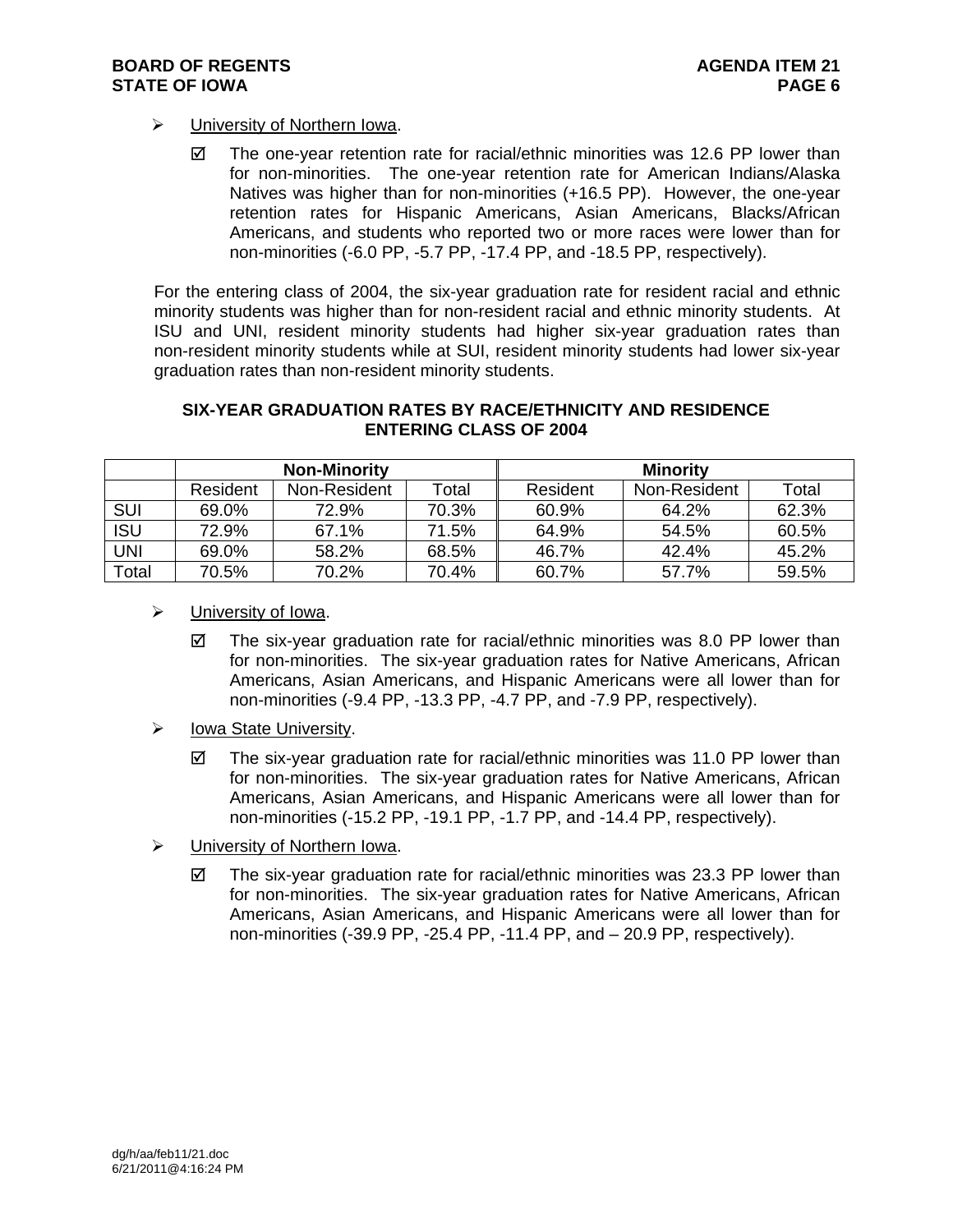Gender. For the entering class of 2009, women at the Regent universities had higher oneyear retention rates and six-year graduation rates than men except at SUI where women had essentially the same six-year graduation rates as men.

According to the U.S. Department of Education, "women have earned a greater percentage of bachelor's degree than men since the early 1980s overall."<sup>7</sup> "In 2009, 35% of women ages 25-29 held at least a bachelor's degree, compared with 27% of men. A decade earlier, the number were much closer – 30% versus 27%."<sup>8</sup>

|            | <b>One-year Retention Rates</b><br><b>Entering Class of 2009</b> |       |       | <b>Six-Year Graduation Rates</b><br><b>Entering Class of 2004</b> |       |       |  |
|------------|------------------------------------------------------------------|-------|-------|-------------------------------------------------------------------|-------|-------|--|
|            | Men                                                              | Women | Total | Men                                                               | Women | Total |  |
| <b>SUI</b> | 85.3%                                                            | 87.7% | 86.6% | 69.6%                                                             | 69.5% | 69.6% |  |
| <b>ISU</b> | 85.0%                                                            | 87.1% | 86.0% | 66.7%                                                             | 74.7% | 70.2% |  |
| <b>UNI</b> | 81.2%                                                            | 83.3% | 82.5% | 61.9%                                                             | 70.4% | 67.0% |  |
| Total      | 84.5%                                                            | 86.5% | 85.6% | 67.1%                                                             | 71.4% | 69.4% |  |

# **ONE-YEAR RETENTION AND SIX-YEAR GRADUATION RATES BY GENDER**

- **Example 1** Transfer Students. Completion of an associate degree and attainment of a high transfer GPA appear to be related to higher retention and graduation rates at the Regent universities for transfer students.
	- $\triangleright$  Students who transferred from Iowa community colleges in Fall 2009 after they completed an associate of arts (AA) or other associate degree had a higher one-year retention rate (81.6%) than transfer students who had not completed any associate degree (75.9%).
	- $\triangleright$  Students who transferred from Iowa community colleges in Fall 2008 after they completed an associate of arts (AA) or other associate degree had a higher two-year graduation rate (27.2%) than students who had not completed any associate degree  $(13.4\%)$ .
	- $\triangleright$  Students who transferred from Iowa community colleges in Fall 2007 after they completed an associate of arts (AA) or other associate degree had a higher three-year graduation rate (56.5%) than students who had not completed any associate degree (47.6%).
	- $\triangleright$  There is a significant difference in one-year retention rates when transfer GPA is considered. Students in the entering class of Fall 2009 with a transfer GPA of 3.50-4.00 had a one-year retention rate of 83.6%. The one-year retention rate for students with a transfer GPA of 3.00-3.24 was 83.3%; for a GPA of 2.50-2.74, it was 72.3%; and for a GPA of 2.00-2.24, it was 62.7%.
	- $\triangleright$  Students in the entering class of Fall 2007 with a transfer GPA of 3.50-4.00 had a higher three-year graduation rate (64.6%) than students with a transfer GPA of 3.00-3.24 (51.6%), 2.50-2.74 (34.5%), or 2.00-2.24 (23.3%).

 $\overline{a}$ 

<sup>&</sup>lt;sup>7</sup> NCES Condition of Education Report, 2009.

<sup>&</sup>lt;sup>8</sup> The Chronicle of Higher Education, April 20, 2010.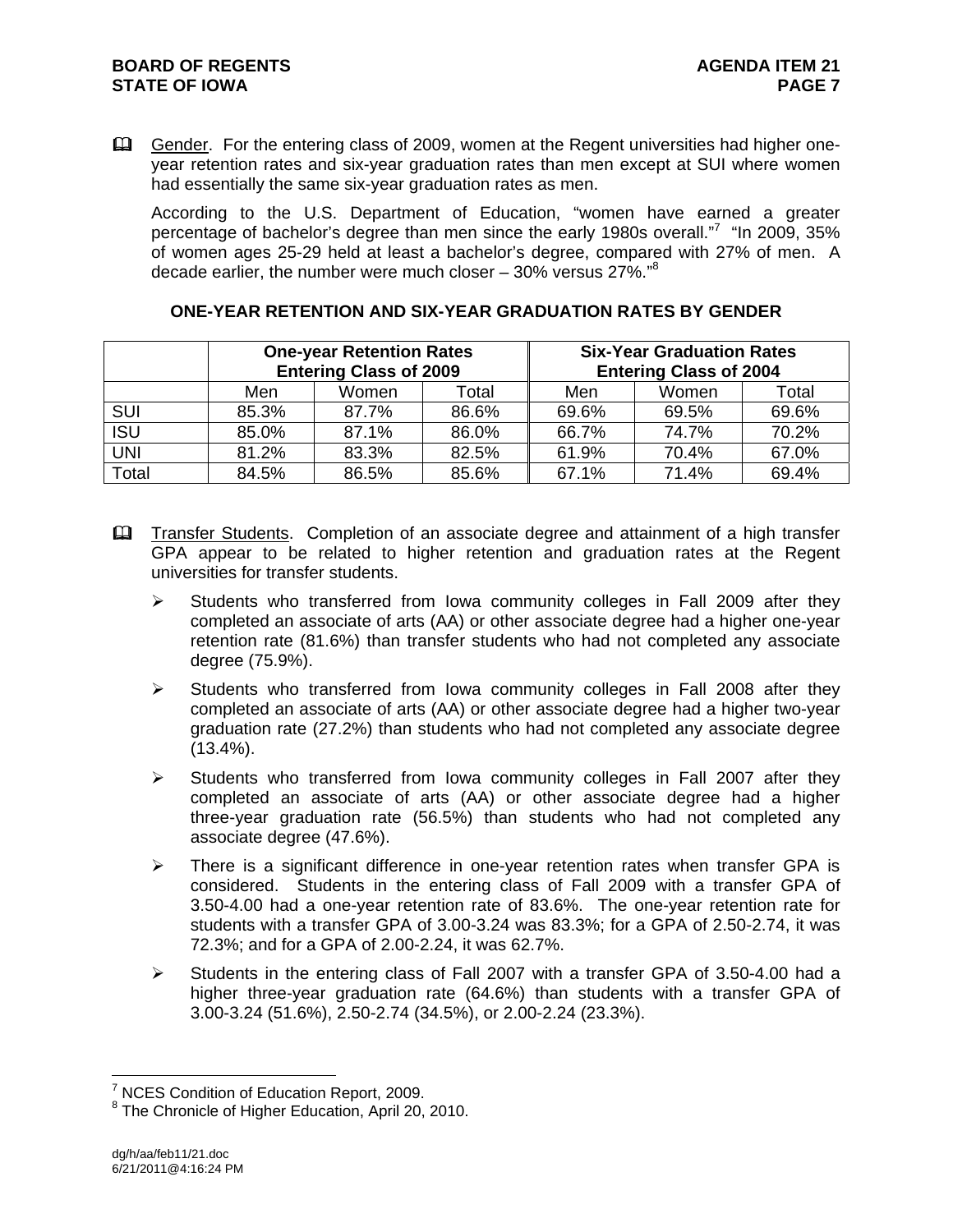- $\triangleright$  Minority students in the entering class of 2009 had a lower one-year retention rate (72.5%) than non-minority students (78.6%).
- $\triangleright$  Minority students in the entering class of 2007 had a lower three-year graduation rate (41.4%) than non-minority students (50.8%).
- **Ell** Non-Persisters.<sup>9</sup> Using data from the National Student Clearinghouse, the Regent universities were able to "track" students from the entering class of 2004 who transferred to another post-secondary institution prior to completing their undergraduate studies at their original Regent institution.
	- $\triangleright$  Approximately, 18% of the entering class of 2004 who did not persist at their original Regent university transferred elsewhere; of those who transferred, more than 52% graduated from a four-year institution.
	- $\triangleright$  More than 9% of the entering class of 2004 graduated from another four-year institution.
	- $\triangleright$  When those numbers are factored into the total graduation rates, the six-year graduation rates increase from 69.6% to 77.9% at the University of Iowa; from 70.2% to 79.1% at Iowa State University; and from 67.0% to 81.0% at the University of Northern Iowa.
- First-Year Non-Persistence Study. Every other year, the Regent universities conduct a study of their first-time, full-time students who were eligible to return but did not return for their second year. The five most frequently occurring major reasons cited by the respondents to the study in Fall 2010 included the following:
	- 1. Wanted to be closer to family and friends.
	- 2. Classes too large.
	- 3. Felt out of place at the university.
	- 4. Transferred to a lower cost institution.
	- 5. Desired major was not available.

The universities have implemented a variety of intervention strategies to identify students who may be having difficulty as early as possible and address many of the major reasons for non-persistence of students. It is also important to note that students who do not achieve social and academic integration at the institution are more likely to seek a better "fit" elsewhere. Furthermore, Tinto also recognized that "different groups of students (such as at-risk, adult, and transfer) have distinctly different circumstances requiring group-specific retention policies and programs."

 $\overline{a}$ <sup>9</sup> Lack of completion of a degree from the matriculating institution does not necessarily reflect failure on the part of the institution or the student. Many unexpected or uncontrollable factors can lead to this result.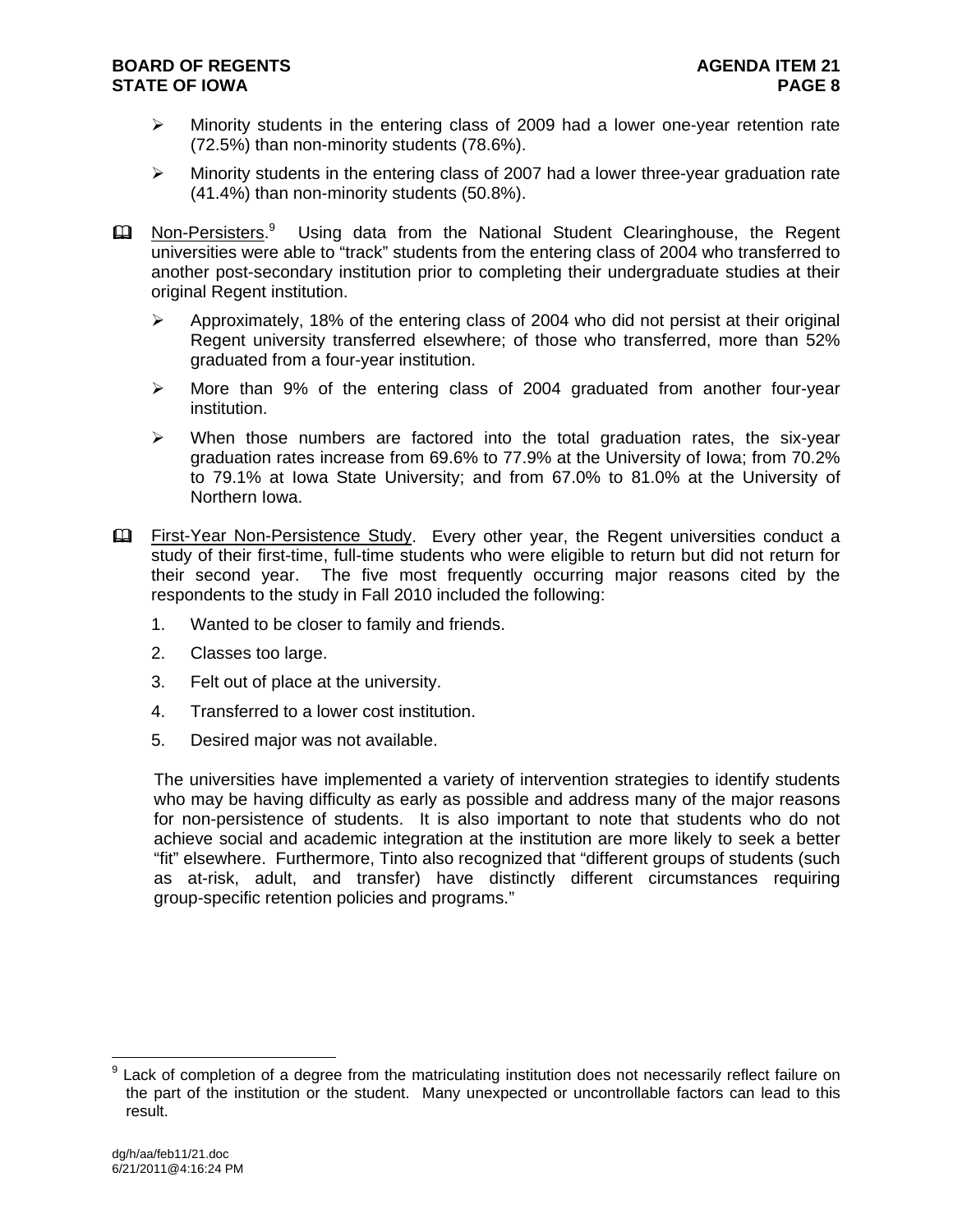# **BOARD OF REGENTS AGENUS AGENDA ITEM 21 STATE OF IOWA** PAGE 9

# **PART B**

# **ENROLLMENT AND DEGREE COMPLETION OF WOMEN AND MINORITIES IN STEM PROGRAMS**

In 2008, HF 2679 directed the Board of Regents to conduct a mathematics and science collaborative study to (1) collect data and report on the number and proportion of women and minorities enrolled in STEM<sup>10</sup> programs at the Regent universities as well as high school programs, such as Project Lead the Way, and (2) make recommendations for STEM-related programming measures for improving the number and proportion of women and minorities in STEM programs. One of the study recommendations was to provide annual updates on enrollment and graduation of women and minorities in STEM programs to the Board of Regents. Below is the 2010 update.

- $\Box$  How did enrollments in STEM programs change during the past year?
	- $\triangleright$  Undergraduate enrollment in STEM programs. The total enrollment of students in STEM programs increased from 17,183 in 2009 to 18,246 (+6.2%) in 2010.
		- Total undergraduate enrollment of Native American, African American, Asian American, and Hispanic American students majoring in STEM programs increased from 1,553 in 2009 to 1,691 in 2010 (+8.9%). The percentage of minority students enrolled in STEM majors increased from 9.0% in 2009 to 9.3% in 2010 of STEM majors.
		- Total undergraduate enrollment of women majoring in STEM programs increased from 6,431 in 2009 to 6,787 in 2010 (+5.5%). The percentage of women in STEM programs remained at 37% of STEM majors.



Minority refers to ethnic and racial minorities that are under-represented in STEM programs – Native Americans, African Americans, Asian Americans, and Hispanic Americans.

dg/h/aa/feb11/21.doc 6/21/2011@4:16:24 PM  $\overline{a}$  $10$  STEM = Science, Technology, Engineering, Mathematics.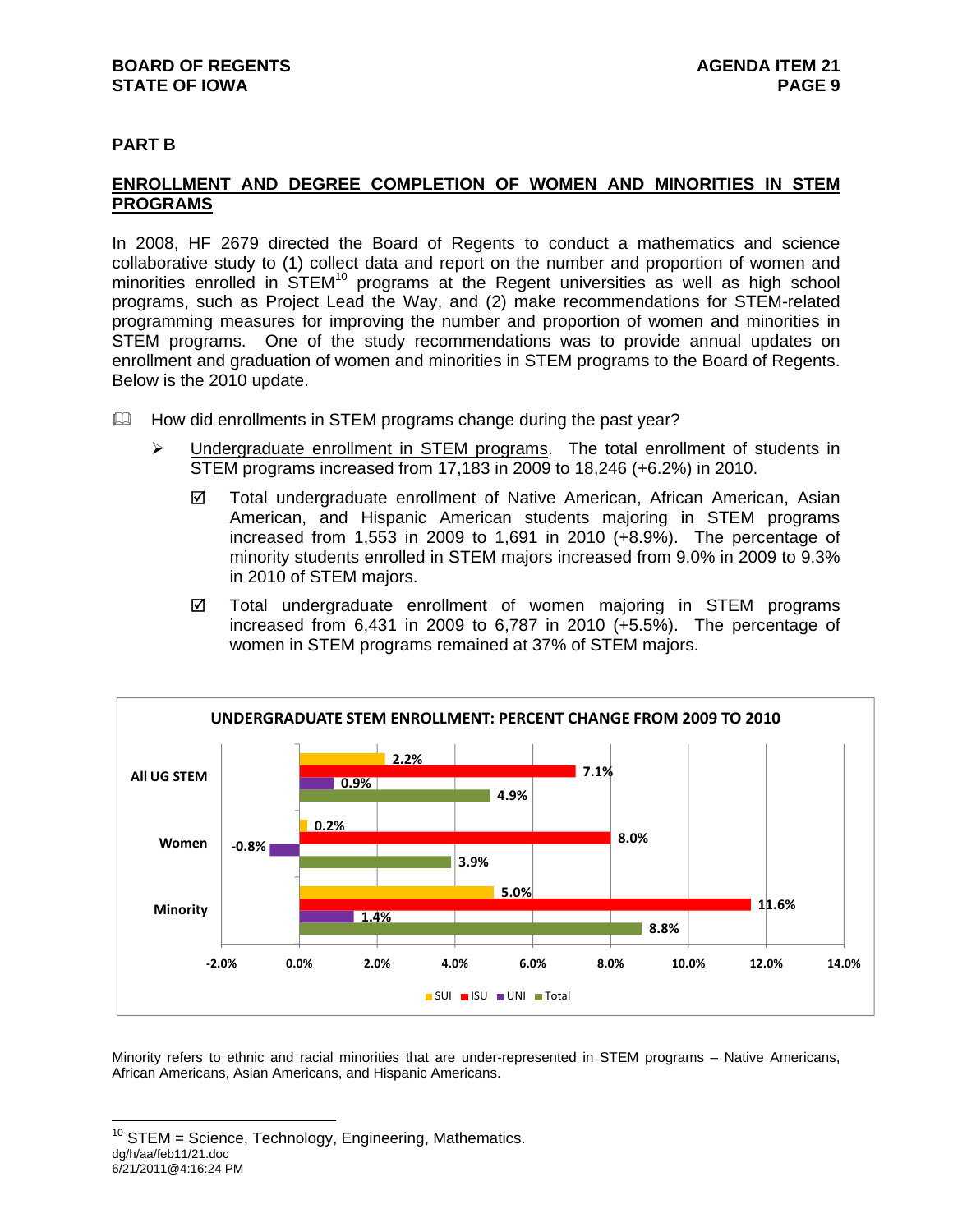- $\triangleright$  Graduate enrollment in STEM programs. The total graduate enrollment of students in STEM programs increased from 5,278 in 2009 to 5,371 in 2010 (+1.8%).
	- Total graduate enrollment of Native American, African American, Asian American, and Hispanic American students majoring in STEM programs increased from 383 in 2009 to 405 in 2010 (+5.7%).
	- $\boxtimes$  Total graduate enrollment of women majoring in STEM programs increased from 2,222 in 2009 to 2,238 in 2010 (+0.7%).
- $\triangleright$  Professional enrollment in STEM programs. The total professional enrollment of students in STEM programs increased from 1,957 in 2009 to 1,994 in 2010 (+1.9%).
	- Total professional enrollment of Native American, African American, Asian American, and Hispanic American students majoring in STEM programs increased from 245 in 2009 to 260 in 2010 (+6.1%).
	- Total professional enrollment of women majoring in STEM programs increased from 1,136 in 2009 to 1,146 in 2010 (+0.9%).



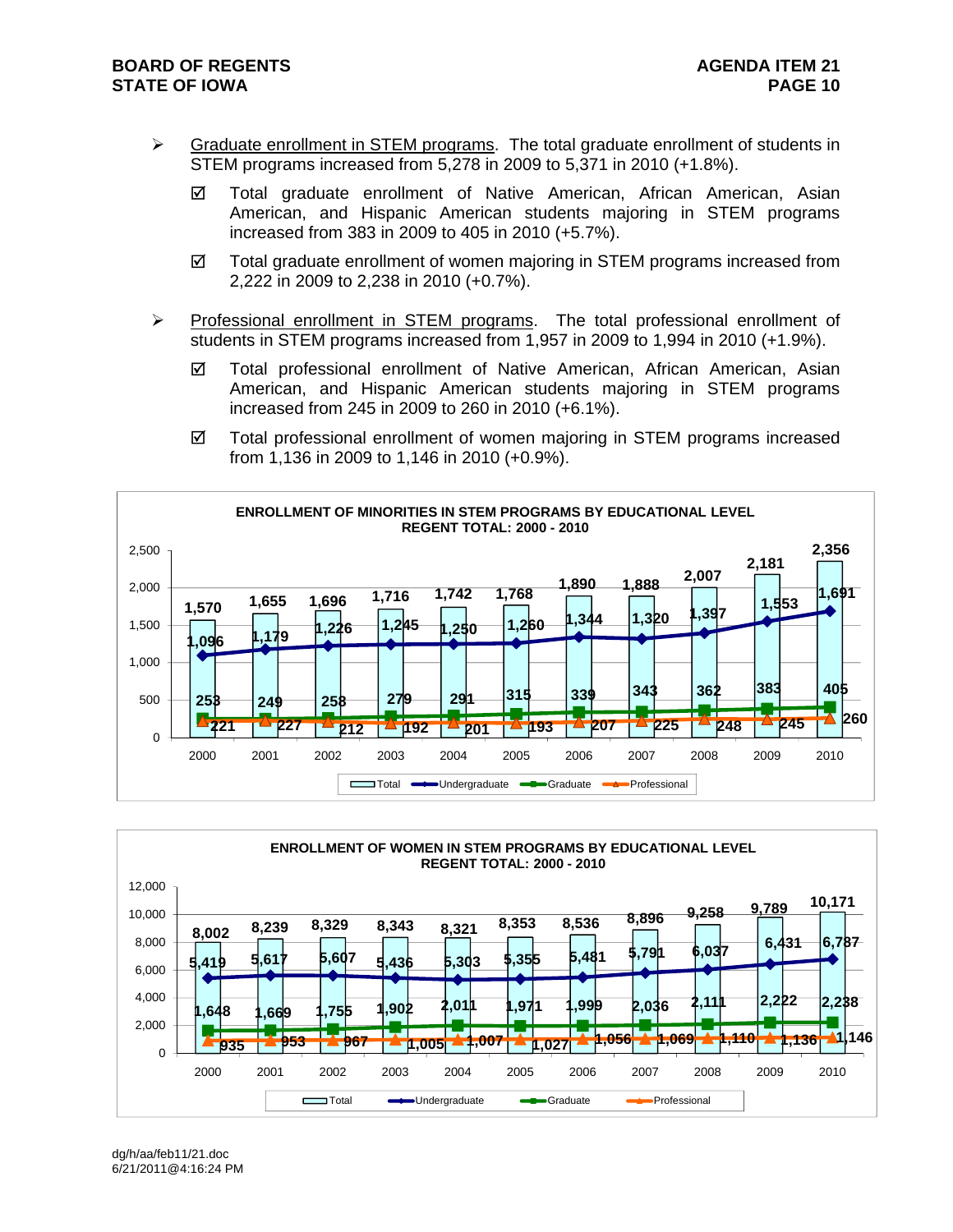- What changes in programming for women and minorities in STEM programs occurred at the three Regent universities during the past year?
	- $\triangleright$  The following are sample projects that occurred at the Regent universities in 2009-2010; it is anticipated that they may influence the participation of under-represented groups in STEM in the future.
		- The Iowa Mathematics and Science Education Partnership supported numerous programs in 2009-2010 designed to improve the recruitment and retention of students of diversity into STEM and STEM teaching paths. Programs included after-school enrichment targeting elementary age girls and students of color, set-up of a Professional Development School within an urban middle school, scholarships for future teachers who select high need settings, and community STEM celebrations in diverse Iowa communities, and others.
		- $\boxtimes$  Representatives of each of Iowa's public universities serve on a planning committee for a statewide "STEM Diversity Summit" which will occur in April 2011.
		- $\boxtimes$  The University of Iowa's Department of Mathematics, together with the Program in Applied Mathematical and Computer Sciences (AMCS), actively recruits at schools and professional meetings to maintain SUI's nationally-recognized leadership in bringing women and underrepresented U.S. minority students into mathematics graduate school through the VIGRE (Vertical Integration of Research in Education) and GAANN (Graduate Assistance in Areas of National Need) grants. The department is working to increase the retention of undergraduate students, especially first generation college students, through (1) self-paced mathematics remedial plans; (2) expanded Math Tutorial Service; and (3) mandatory math placement to ensure adequate preparation of first-year students.
		- $\boxtimes$  Iowa State University's Program for Women in Science and Engineering (PWSE) partnered with the Iowa Department of Education on the STEM Equity Pipeline Project to offer a pilot training session in Fall 2009, providing research-based professional development to a team of Project Lead the Way (PLTW) secondary school and community college faculty/staff at Kirkwood Community College in Cedar Rapids. The six-hour training workshop helped participants develop gender-equitable strategies for use in their PLTW programs. PWSE also provided a session on gender-equity issues as a part of the PLTW annual conference for teachers and guidance counselors in November 2010.
		- $\boxtimes$  At the University of Northern Iowa, the Iowa Mathematics and Science Academy is an outreach program that provides college preparatory services for participating low-income, first generation, and minority high school students interested in STEM careers. Of the participants in the first graduating class in Spring 2010, 50% are female and 40% are minorities. As of December 2010, 90% of the graduating seniors had applied and been accepted at post-secondary institutions for Fall 2011. Of these seniors, 80% applied with an intended STEM major.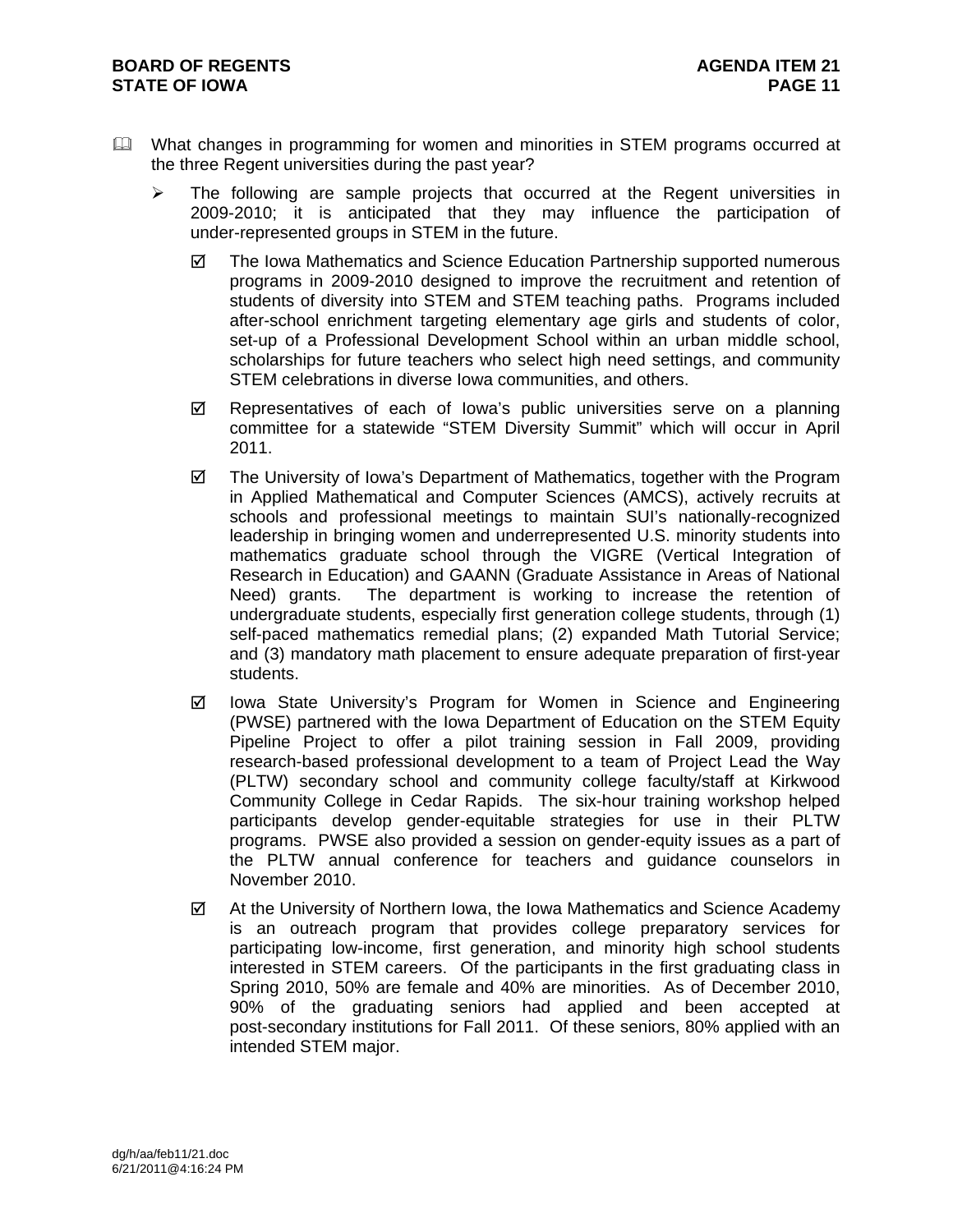- $\boxtimes$  The University of Iowa Women in Medicine and Science Group is a project of the Office of Faculty Affairs and Development in the Carver College of Medicine that brings together faculty women for support, networking, mentoring, and friendship. The project offers social activities and conversation with faculty women of distinction.
- $\boxtimes$  The University of Iowa's Ethnic Inclusion Effort for Iowa Engineering implemented or assisted with several new projects in 2009-2010: (1) co-sponsored the Martin Luther King Symposium held in the College of Engineering with Keynote Speaker SUI Professor of Mathematics Phillip Kutzko; (2) co-sponsored the National Alliance for Doctoral Studies in the Mathematical Sciences Field of Dreams Conference, reaching out to undergraduate students from minority-serving institutions across the country; (3) improved the welcoming environment within the College of Engineering by collaborating with the Engineering Staff Council to celebrate the rich international diversity in the College. Fundraising efforts resulted in the purchase of a set of world flags now displayed as a permanent exhibit in the College's Student Commons Area; (4) primary sponsor of the student organization Society of Hispanic Professional Engineers (SHPE)'s *Noche de Sciencias* (Science Night) which involved outreach to approximately 80 area K-12 students and their families.
- $\boxtimes$  Iowa State University's Institute for Transportation developed a new website that creates an informal community of young adults interested in transportation-related careers. The site www.go-explore-trans.org highlights diverse students and professionals and various STEM opportunities in transportation. The institute is in the process of constructing the Spanish version of the site to further engage Hispanics and Latinos/Latinas in this field where women and minorities continue to be severely underrepresented.
- The University of Iowa's Department of Microbiology renewed an NSF-funded summer research program designed to recruit women and underrepresented minorities into the biomedical sciences.
- The University of Iowa Junior Mini Medical School courses offer a unique opportunity to learn about medical education, biomedical discoveries, cutting-edge research, and patient care. The goal behind this educational outreach program is to get kids excited about science, medicine, and health care by showcasing relevant departments and careers at the University of Iowa through hands-on or interactive educational experiences. This outreach program supports the Regents commitment to STEM education in Iowa's elementary and high schools and provides a unique "Iowa-centric" educational experience in the health sciences.
- $\mathbf{\mathfrak{m}}$  How many graduates from STEM programs occurred during the past year?
	- There were 392 minority graduates from STEM programs at the Regent universities in 2010. This represents an increase of 15 graduates (+4.0%) from the prior year.
		- $\boxtimes$  There was an increase of eight graduates (+3.4%) in 2010 from the prior year from undergraduate STEM programs; an increase of 12 graduates (+11.5%) from graduate programs; and a decrease of five graduates (-12.2%) from professional programs.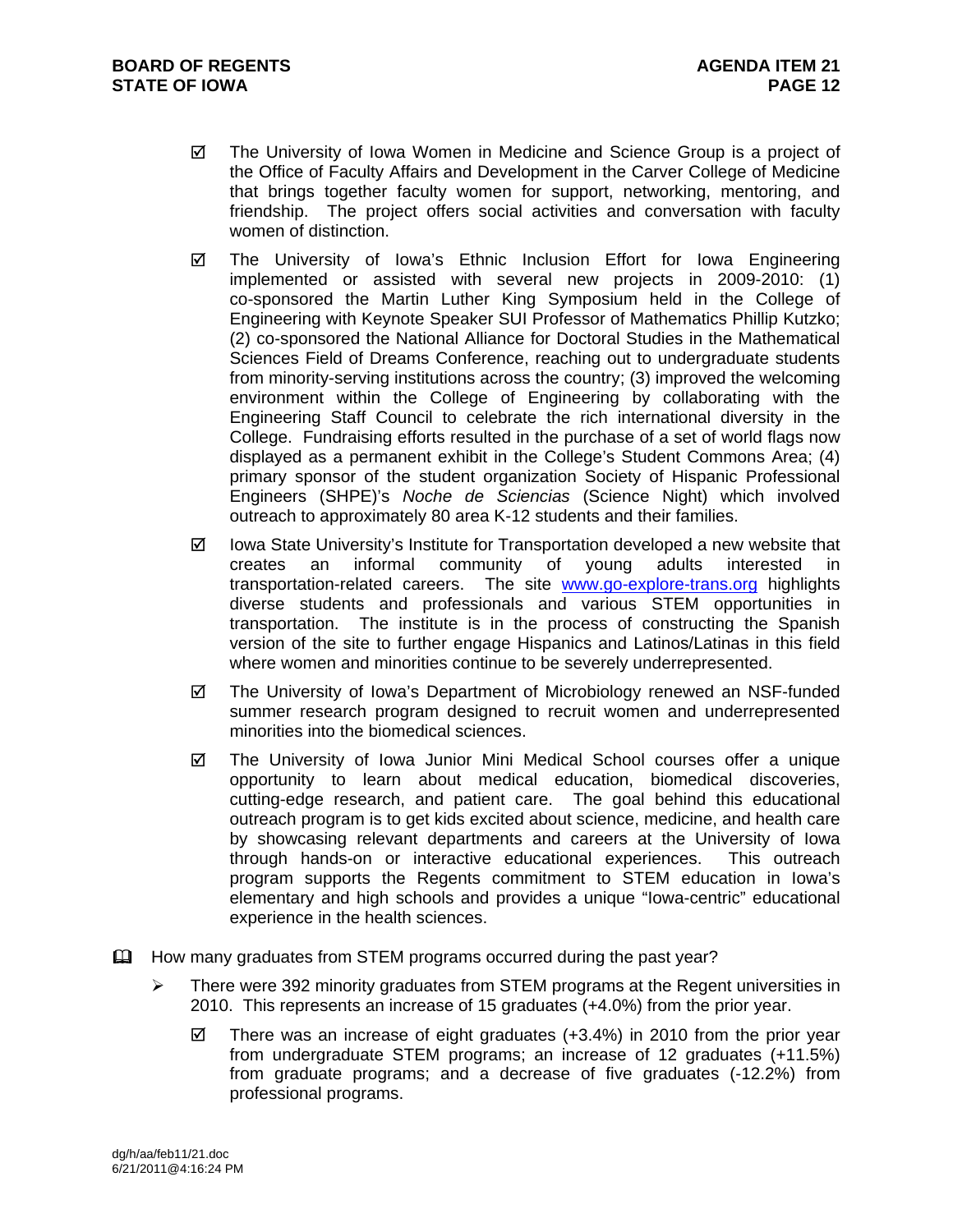## **BOARD OF REGENTS AGENUS AGENDA ITEM 21 STATE OF IOWA** PAGE 13

- $\triangleright$  There were 1,038 women graduates from STEM programs at the Regent universities in 2010. This represents an increase of 58 (+5.9%) from the prior year.
	- $\boxtimes$  There was a decrease of six graduates (-1.2%) in 2010 from the prior year from undergraduate STEM programs; an increase of 59 graduates (+14.9%) from graduate programs; and an increase of five graduates (+5.4%) from professional programs.





The highlights provided by the universities of their retention and graduation efforts are available on pages 14-16.

The data tables for the Annual Report on Graduation and Retention Rates are available on the Board of Regents website.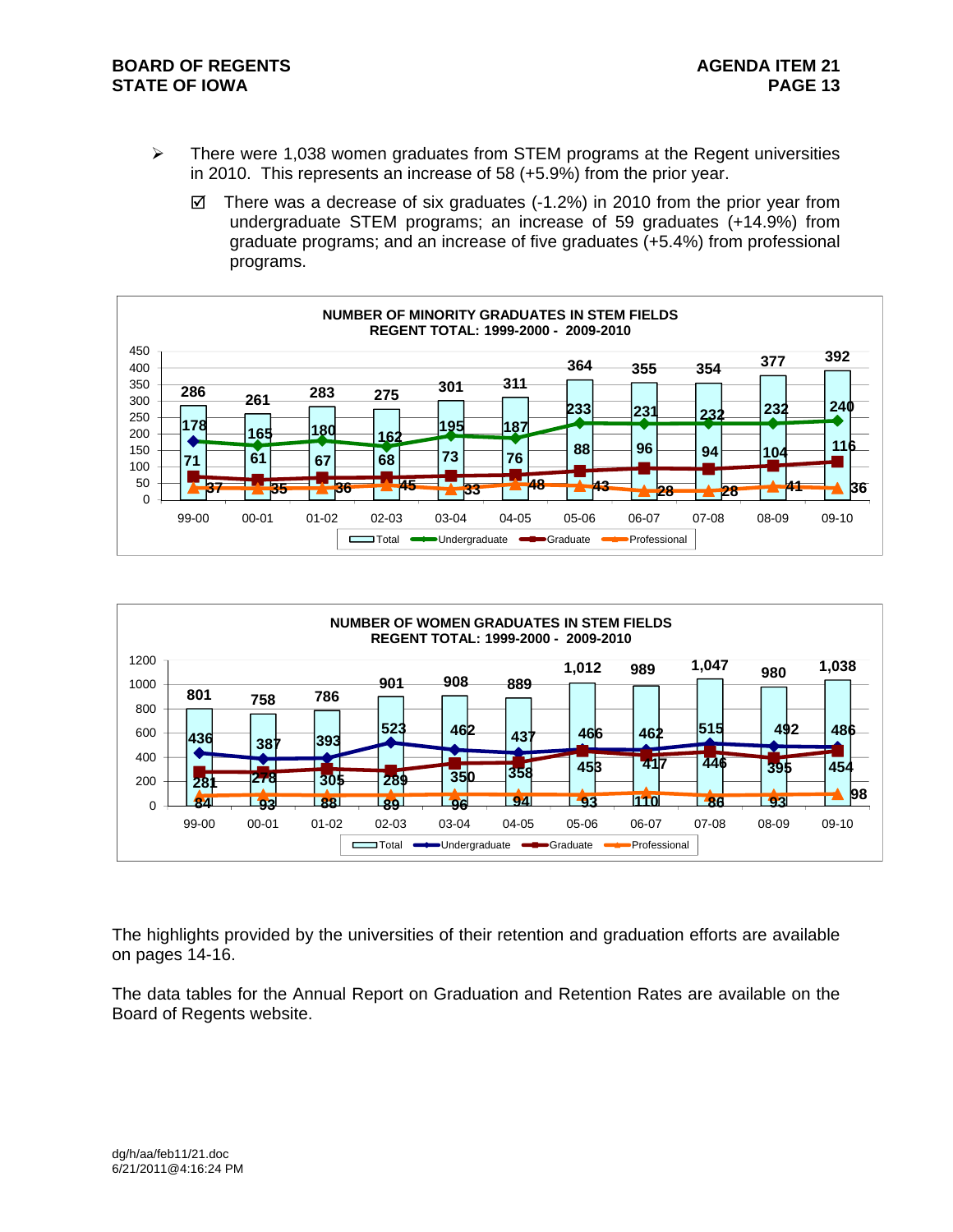#### **UNIVERSITY OF IOWA GRADUATION AND RETENTION HIGHLIGHTS Fall 2010**

At the University of Iowa, both the six-year graduation rate (69.6%) and the four-year graduation rate (46.5%) continue to exceed the university's average for the past five years. The six-year rate is up from that reported in 2009–2010, while the four-year rate is stable. The one-year retention rate (86.6%) is up significantly from 2009 (83.0%) and from the five-year average (83.4%).

SUI has a number of retention and graduation efforts in place, including those efforts noted below.

- The four-year graduation plan assures that course availability issues will not impede students who meet the guidelines of the plan. The plan was instituted in 1995.
- Early intervention efforts during 2009-2010 targeted first-year students who did not participate in early registration for the subsequent semester; over 200 students were offered assistance that enabled them to register for courses. This program has been expanded to the sophomore class for 2010-2011.
- During 2010–2011, SUI offered over 130 first-year seminars to entering students; over 30% of entering students participated in the program. Historically, students who take a first-year seminar are 36% more likely to return for a second year compared to those who do not participate.
- Living-learning communities provide an opportunity for students to connect their academic lives inside the classroom to academic pursuits outside of the classroom, and are positively associated with student success, retention and graduation. In 2010-2011, SUI added more communities and increased the size of others for which there was high demand. In addition, the University enhanced the academic focus of the communities.
- The Student Success Team continues to plan enhancements of programs that contribute to student retention, academic success and timely graduation. For example, in August 2011, SUI will debut a new fall orientation program aimed at addressing some of the retention issues highlighted in the exit survey.
- The University continues to support study abroad, research opportunities with faculty members, internships and other high-impact activities that have been shown to be positively related to timely graduation.
- *Advantage Iowa*, a program for first-year students who are U.S. citizens or permanent residents whose enrollment will contribute to a diverse learning environment, is showing promise as a retention tool for eligible students.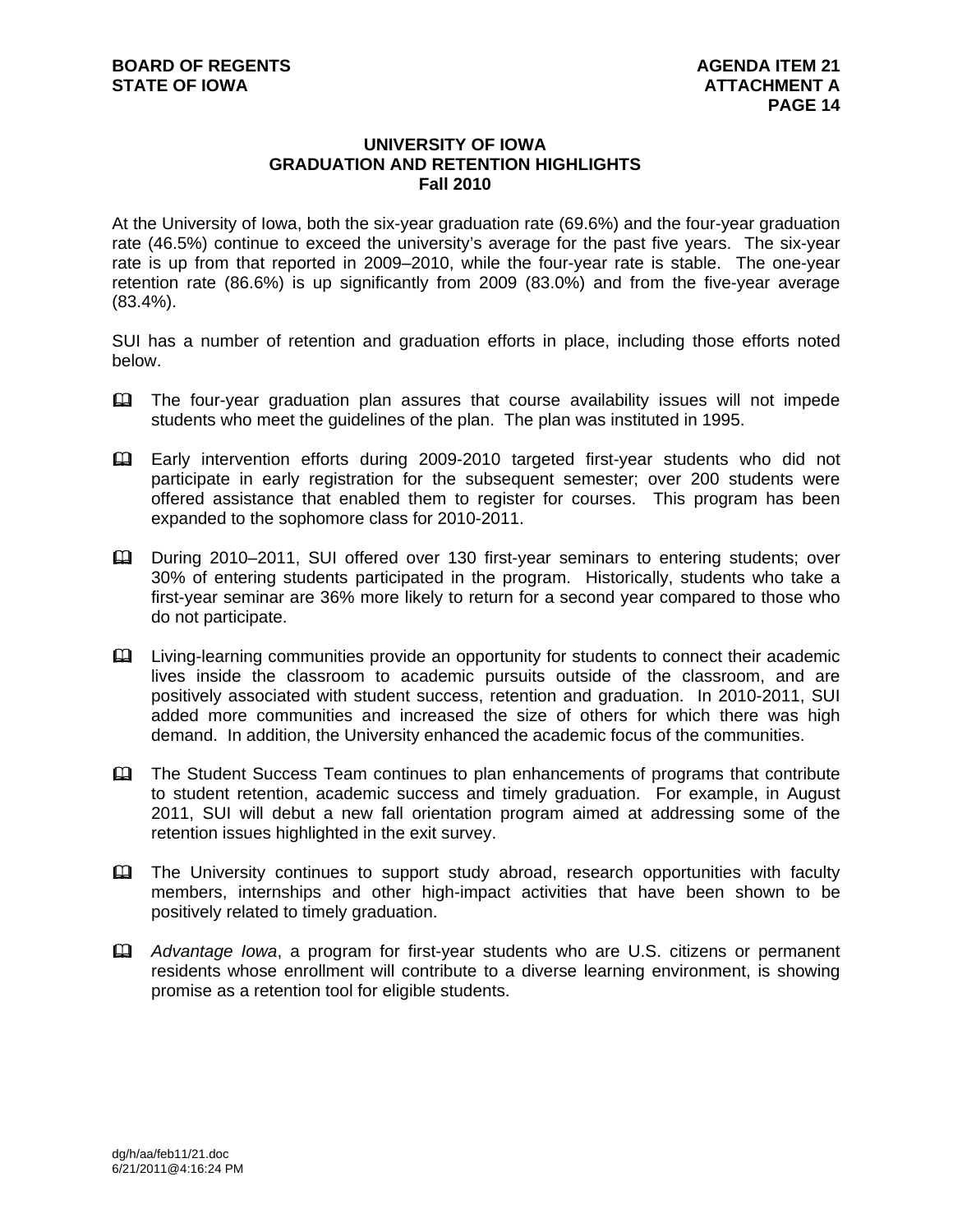#### **IOWA STATE UNIVERSITY GRADUATION AND RETENTION HIGHLIGHTS Fall 2010**

- At Iowa State University, the one-year retention rate (86.0%), the six-year graduation rate (70.2%), and the four-year graduation rate (38.6%) all set new records for entering freshman cohorts, well exceeding the five year averages. The five-year graduation rate (62.9%) is down from last year's record high, but equals the five-year average.
- **Example Retention Task Force, now in its sixth year, continues to focus on retention through** programs related to advising, first-year student programs, classroom instruction, learning communities, and academic support. The task force is currently planning a spring campus retention conference.
- $\Box$  The ISU Learning Community initiative is in its 16<sup>th</sup> year, having served over 35,000 learning community members since its inception in 1995. Seventy-one percent of ISU new direct freshmen participated in learning communities for Fall 2010. The one-year retention rate for learning community students averages 89%, significantly higher than the one-year retention rate for non-LC students.

An external reviewer for ISU's Learning Community initiative recently wrote, "What you have put in place in the past several years is amazing, both in terms of scope (that is, the numbers and range of learning communities offered and numbers of people involved) and impact. Your retention data and graduation rates are outstanding."

- Since Fall 2008, new ISU freshmen have had the opportunity to participate in MAP-Works, an online assessment tool designed to help students make a successful transition to Iowa State. Approximately 80% of new freshmen for Fall 2009 took advantage of this opportunity and completed their personal assessment, with the highest participation rates among students living in ISU Residence Halls. Data from last year shows students who participated in MAP-Works achieved a GPA approximately three-tenths of a grade-point higher than those who did not.
- For freshmen who entered in Fall 2004, their average time to degree was 4.54 years. For graduates from this cohort, 52.2% of them completed their ISU degree in four years or less, the highest four-year cohort graduation ratio since these data were first reported in 1988.

As in past years, female students completed their degrees faster than their male counterparts; 64.2% of female graduates from the 2004 cohort completed their degrees within four years, while 41.6% of male graduates from this cohort completed their degrees in four years.

 Of the transfer students who entered in Fall 2006, 16.2% of them graduated from ISU in two years, 46.5% in three years, and 63.7% graduated by the end of their fourth year. Students in the Fall 2006 class who transferred to ISU from Iowa Community Colleges graduated at a rate of 62.5% within four years. However, Iowa Community College transfer students who entered ISU after earning any Associate Degree graduated at a much higher rate (73.5% within four years).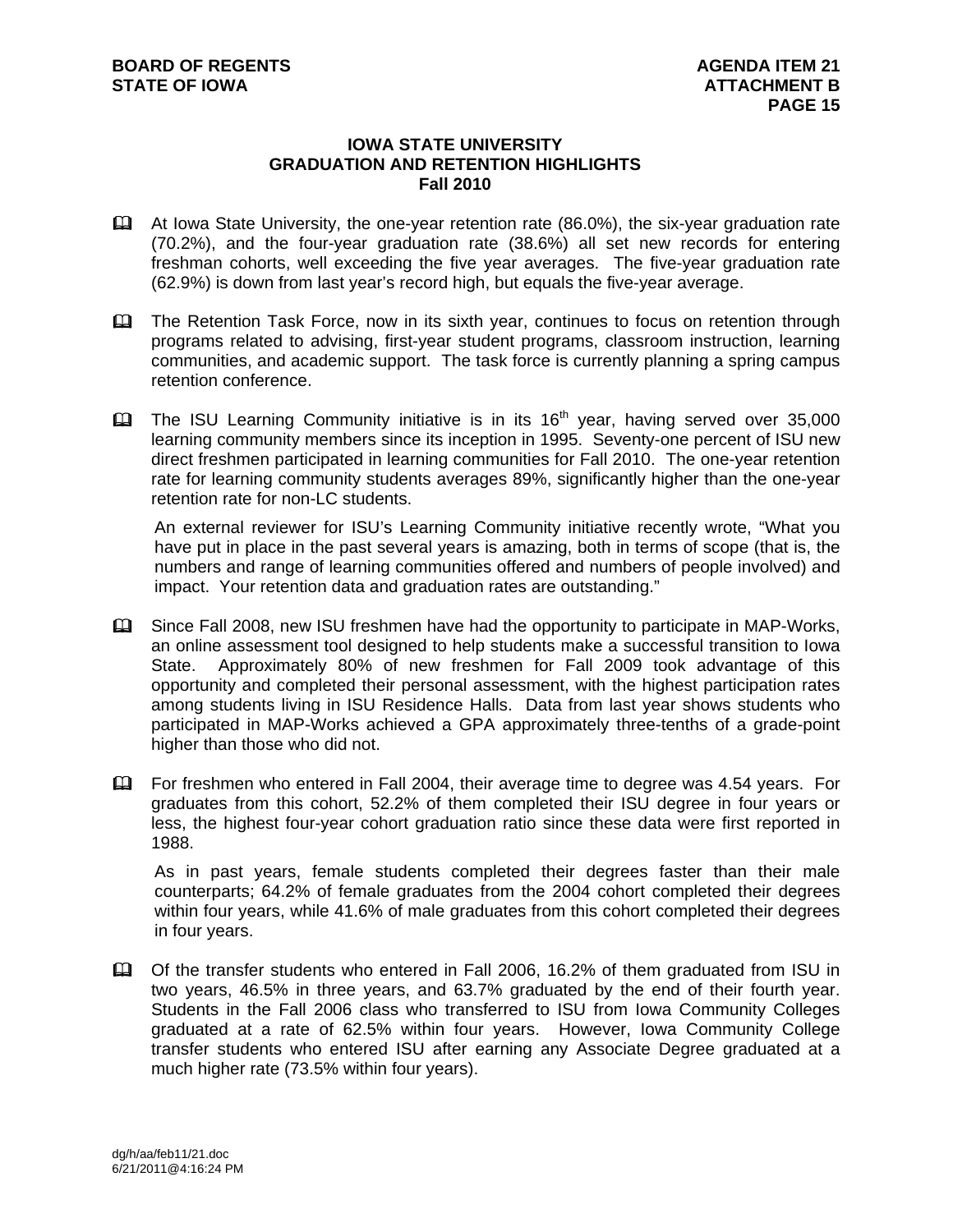#### **UNIVERSITY OF NORTHERN IOWA GRADUATION AND RETENTION HIGHLIGHTS Fall 2010**

Though current rates exceed peer and national averages (for our institutional type) and the University's historical averages, new initiatives seek to enhance retention and graduation rates and to diminish gaps in rates where they exist:

- An intensive self-study of the first year experience of students (Foundations of Excellence) was completed in 2009, in conjunction with the Higher Learning Commission reaccreditation process. The resulting recommendations have been integrated into the University's recently updated strategic plan.
- As a result of the self-study, a First Year Council has been jointly appointed by the Provost and the Vice President for Student Affairs with a charge to improve the transition and experience for new students and ultimately to improve student success rates.
- The First Year Council recommended the formation of a Retention Council. The Retention Council has been formed and jointly appointed by the Provost and the Vice President for Student Affairs with a charge to improve four-year graduation rates and reduce the gap in graduation rates where they exist for racial and ethnic minority students.
- The First Year Council recommended the adoption of MAP-Works, an online assessment and intervention tool designed to help students successfully meet the challenges of college life. A campus-wide team implemented MAP-Works in Fall 2010. Eighty-six percent of first year students voluntarily participated.
- The First Year Council recommended a refurbishment of the Jumpstart Program which provides additional pre-matriculation orientation to students who are predicted to be at a higher risk of drop-out. Program enhancements were completed in 2010. Retention rate of participants is 12% higher than the comparison group in 2009; participation increased by 21% in 2010.
	- $\diamond$  A second self-study, focused on the first year experience of transfer students, is currently underway. Also utilizing the Foundations of Excellence framework, this effort is among the first undertaken in the country in this fashion. Recommendations are expected in mid-spring term.
	- A new Veterans Student Services Committee has been formed and is shaping improved services to students who are veterans.
	- $\Diamond$  Admission partnership agreements have been completed with all lowa community colleges during the past year, facilitating smoother transitions for students transferring to the University and reducing obstacles to timely completion.

The four-year graduation rate for those students entering with the class of 2006 is 37.7%. This is the highest rate since the inception of the graduation and persistence report in 1988 and an increase of 2% over the previous year. The national four-year rate for public comprehensive universities is 17%. UNI's ten-year average is 33.1%.

The six-year graduation rate for the UNI entering class of 2004 is 67%, an increase over previous year's 66.5%. The rate for our peer institutions is 50% and for public comprehensive universities nationally is 41%. UNI's ten-year average is 64.9%.

The one-year retention rate is 82.5%, a slight increase over the previous year's 82.3%. UNI's ten-year average is 82%.

The retention rate to the second year of enrollment of transfer students is 80.1%. This compares to the native UNI student retention rate of 82.5%. The two-year graduation rate of transfer students holding an Associate of Arts degree is 31.8%. This compares to a four-year graduation rate of students entering directly to UNI of 37.7%.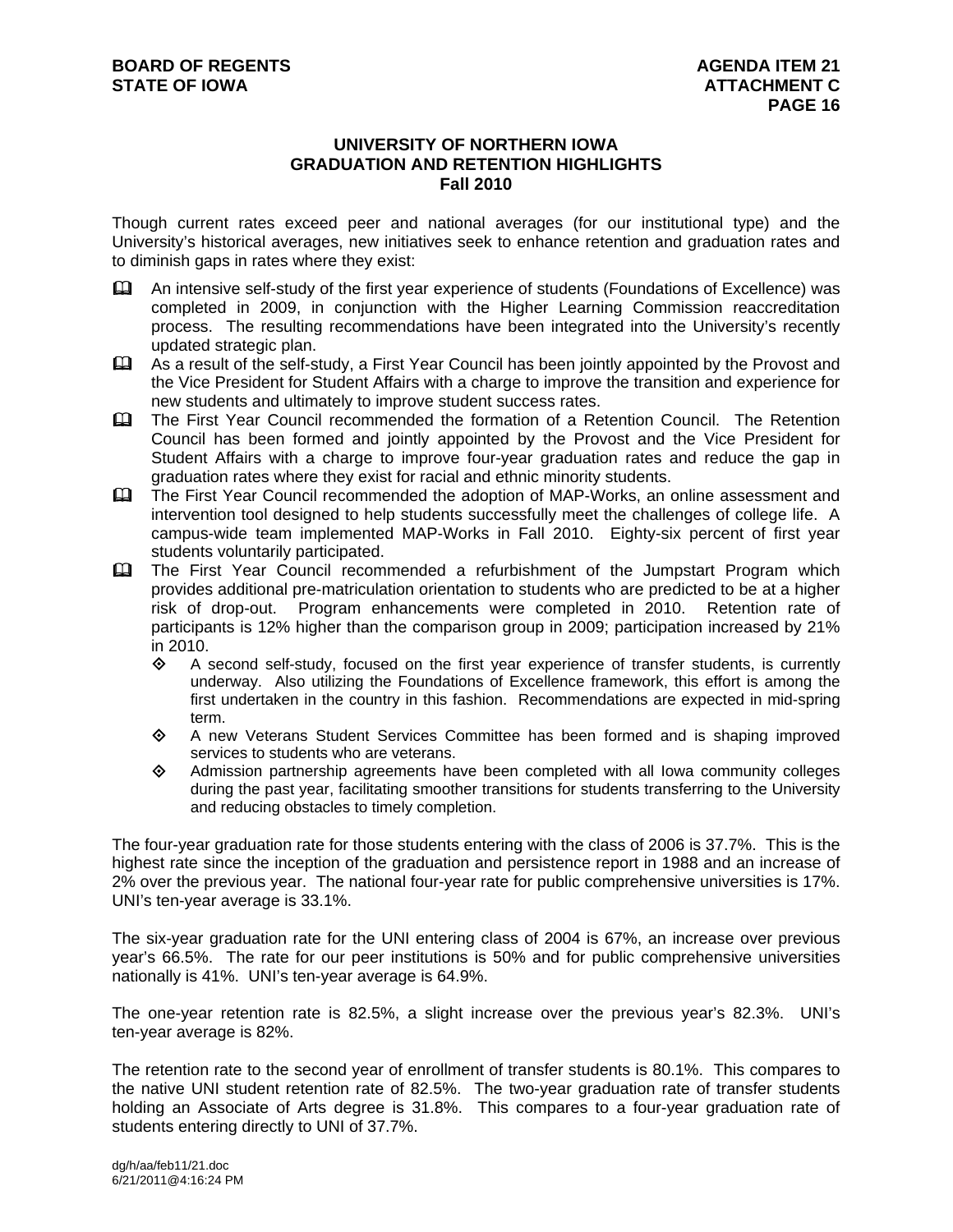# **BOARD OF REGENTS AGENER AGENER AGENER AGENER AGENER AGENER AGENER AGENER AGENER AGENER AGENER AGENER AGENER AGEN**

# **STATE OF IOWA** ATTACHMENT D<br>PAGE 17  **PAGE 17**









dg/h/aa/feb11/21.doc 6/21/2011@4:16:24 PM